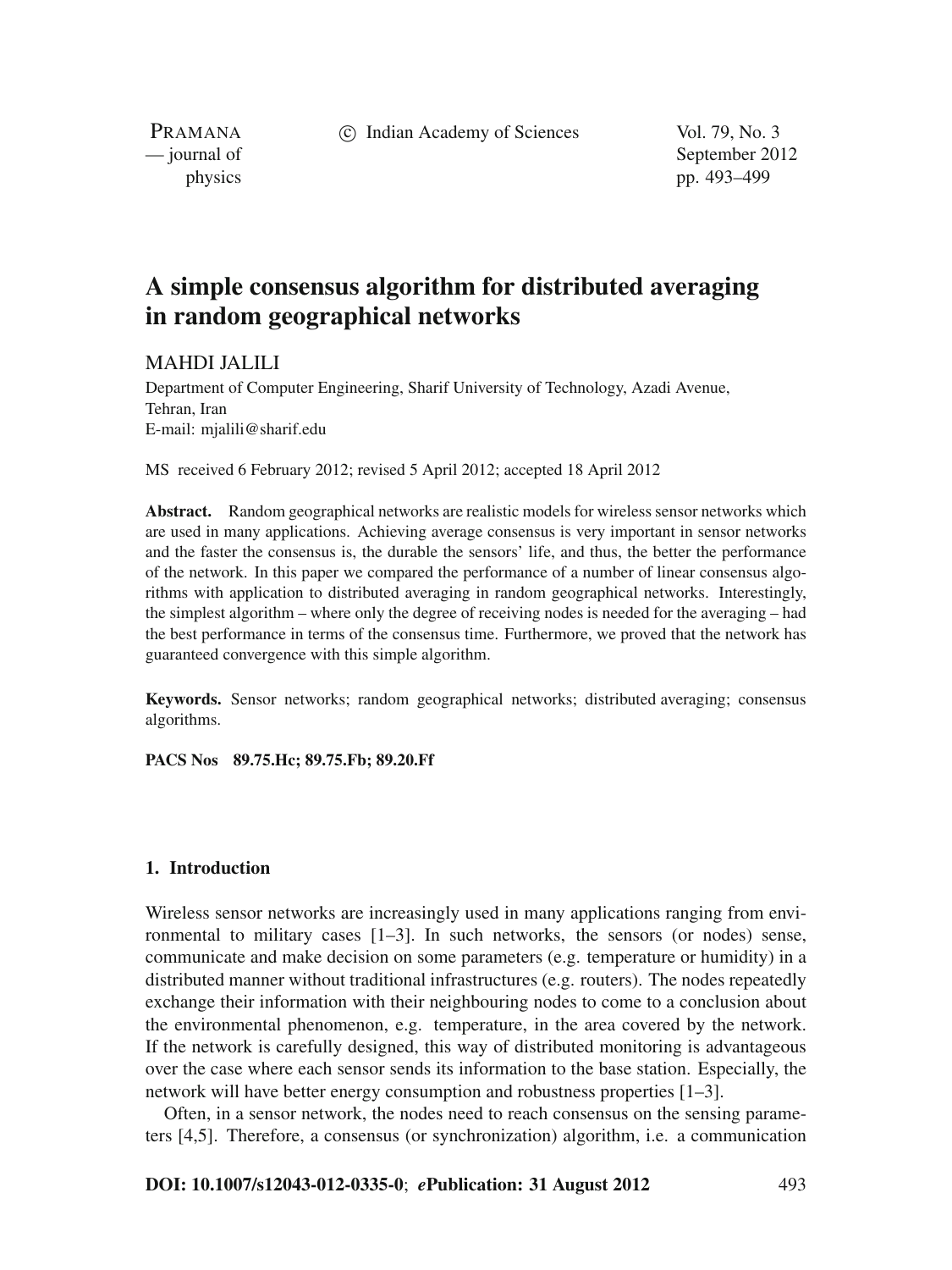protocol between the nodes, should be used [4–7]. Since the nodes in a sensor network are cheap, unreliable, with limited computational power and limited battery life, the consensus algorithm should be as simple as possible. Also, the algorithm should be designed in such a way to force the nodes to reach consensus in a short time, as the shorter the consensus time is, the less the energy consumption, and thus, the more durable the network.

Synchronization is the most common form of collective behaviour observed in dynamical networks [8,9], which can be enhanced through structural alteration in the network [10,11]. The consensus (or synchronization) can be achieved through linear, nonlinear, adaptive, local, distributed, or time-varying coupling between the nodes [4,12–14]. It is also possible to consider communication delay in the network and seek for consensus rules [15]. Performance of a consensus algorithm, i.e. consensus time, can be linked to the characteristics of the connection graph, e.g., the second smallest eigenvalue of the Laplacian matrix [16,17]. Ability of the network for providing better consensus can be improved by changing its topology, e.g., adding new edges to the network [18]. Having the global structure of the connection graph, the optimal communication protocol, i.e. coupling weighting between the nodes, can be designed. However, this needs global information on the network structure that cannot be attained in many cases. Alternatively, a number of protocols that only need local information can be used to do the job [17]. In this paper we show that a simple local communication protocol can lead to the consensus in a reasonably short time.

#### **2. Consensus in discreet-time systems**

The consensus can be studied in continuous-time or discrete-time dynamical systems. In this work, we considered discrete-time systems; however, the results are also valid for continuous-time systems. Let us suppose that *N* nodes measure the quantities  $\mathbf{x}_1, \mathbf{x}_2, \ldots$  $\mathbf{x}_N$  (e.g. temperature, humidity, or time) and the network has to make a decision on the observed phenomenon by computing a function  $f(\mathbf{x}_1, \mathbf{x}_2, \dots, \mathbf{x}_N)$  of the measurements. The aim of a consensus algorithm is to make the  $\mathbf{x}_i$ 's the same through an iterated process. We considered a simple linear coupling, i.e., communication protocol, where the nodes linearly influence each other without any communication delay. More precisely, the difference equations for the network read as

$$
\mathbf{x}_{i}(k+1) = \mathbf{x}_{i}(k) + \sum_{j=1}^{N} \sigma_{ij} a_{ij} (\mathbf{x}_{j}(k) - \mathbf{x}_{i}(k)), \qquad i = 1, 2, ..., N,
$$
 (1)

where  $\mathbf{x}_i \in \mathbb{R}^d$  are *d*-dimensional state vectors (measured quantities),  $\sigma = \sigma_{ij} > 0$  is the matrix of the step sizes and  $A = a_{ij}$  is the binary adjacency matrix. The above equations can be rewritten as

$$
\mathbf{x}_i(k+1) = P\mathbf{x}_i(k), \qquad i = 1, 2, ..., N,
$$
 (2)

where  $P = I - \sigma \times L$  is called the Perron matrix ( $\times$  is the array multiplication operator),  $L = D - A$  is the Laplacian matrix (*D* is a diagonal matrix with degree of the nodes in the diagonal entries) and *I* is the identity matrix.

494 *Pramana – J. Phys.***, Vol. 79, No. 3, September 2012**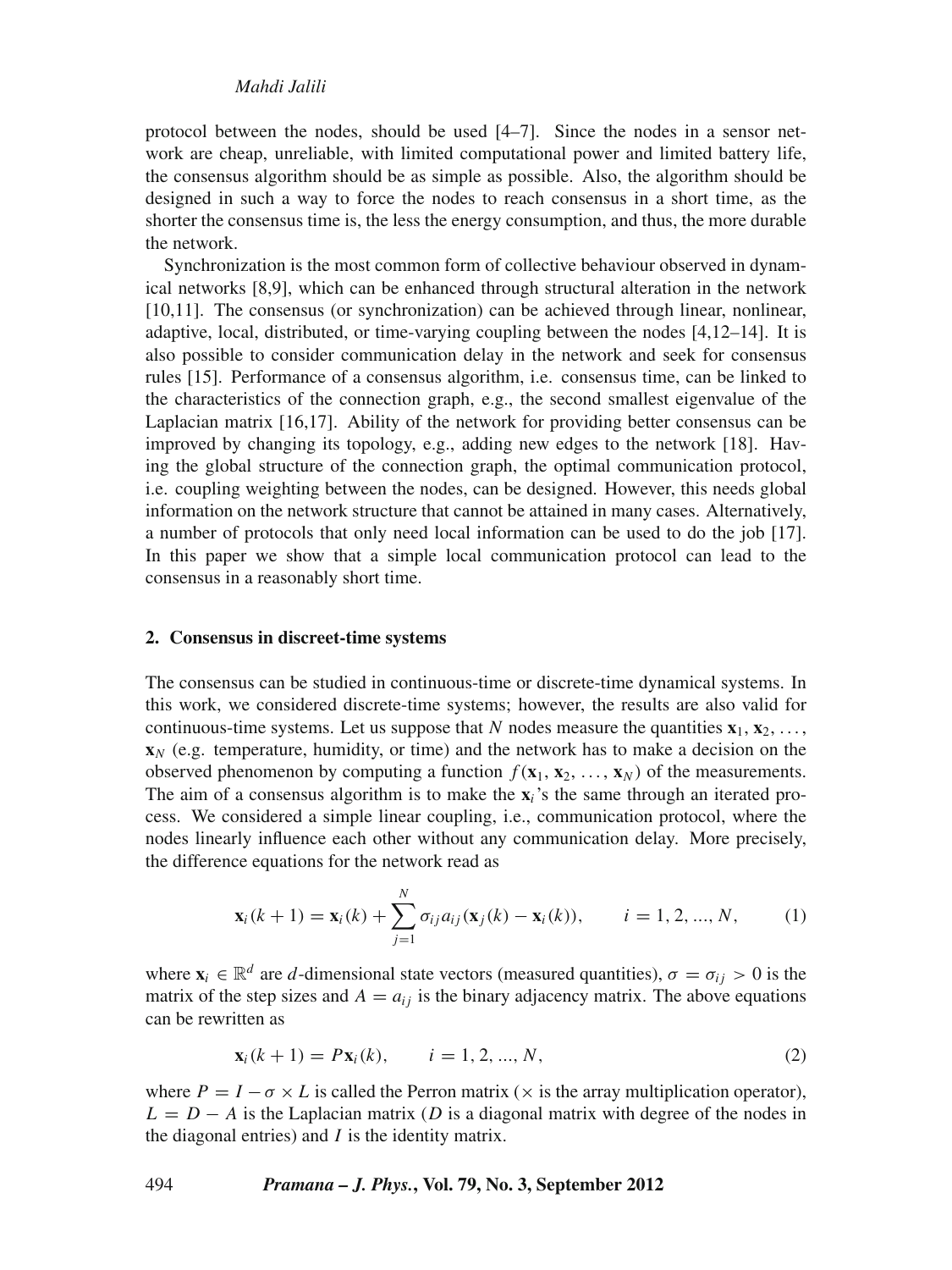It can be simply proved that for the values of the uniform step size  $\sigma$  in the range  $(0,1/k_{\text{max}})$ , with  $k_{\text{max}}$  being the maximum degree of the graph, the above system is asymptotically globally convergent to [17]

$$
\forall i; \qquad \lim_{k \to \infty} \mathbf{x}_i(k) = \boldsymbol{\alpha} = \frac{1}{N} \sum_{i=1}^N \mathbf{x}_i(0), \tag{3}
$$

which is indeed an average of the initial measurements. With this configuration, the consensus time is at least as fast as  $1 - \mu_2$ , where  $\mu_2$  is the second smallest eigenvalue of  $\sigma \times L$  [4]. It is worth mentioning that when the step size is larger the consensus can be achieved faster (provided that the convergence is guaranteed).

## **3. Speeding up the average consensus**

In order to minimize the consensus time, one can optimize the step size  $\sigma_{ij}$  for any link  $e_{ij}$  between the nodes *i* and *j*, i.e., optimizing the link weights. To this end, a number of methods have been proposed such as a convex optimization-based method [19], and the ones based on the betweenness centrality measures [5,20]. However, these methods require complete knowledge of the topological properties of the networks, which cannot be attained for many cases. We consider the following effective algorithms that need only local information of the networks.

**Algo1**. *Uniform step size as*  $\sigma = 1/k_{\text{max}}$ . As we mentioned, with this choice the average consensus is guaranteed in finite steps. However, since computing  $k_{\text{max}}$  needs global information on the network topology, this might not be applicable in some applications.

**Algo2.** *Uniform step size as*  $\sigma = 2/(\lambda_2 + \lambda_N)$ .  $\lambda_2$  and  $\lambda_N$  are the second smallest and the largest eigenvalues of *L*, respectively. This choice for the uniform step size has been shown to be sub-optimal for consensus time [17]; however, it needs computation of the eigenvalues, which indeed requires global information on the network.

**Algo3**. *Edge-specific step size as*  $\sigma_{ij} = 1/\max(k_i, k_j)$ .  $k_i$  is the degree of node *i*. This algorithm – known as Metropolis–Hasting algorithm – has been shown to have guaranteed convergence and have been frequently used in real networks [17]. The advantage of this algorithm over Algo1 and Algo2 is that it needs local information (degree) of the adjacent nodes.

**Algo4.** *Edge-specific step size as*  $\sigma_{ij} = 1/k_i k_j$ . It has been shown that the link weights in many real-world networks have high correlation with the product of the degree of its end nodes [21]. Therefore, this quantity can be an estimate of the load of the links.

**Algo5.** *Edge-specific step size as*  $\sigma_{ij} = 1/k_i$ . This way the weighted connection graph becomes directed;  $\sigma_{ij}$  is the weight of the communication from the node *j* to the node *i*. This is the simplest one among these five algorithms, since when node *i* receives a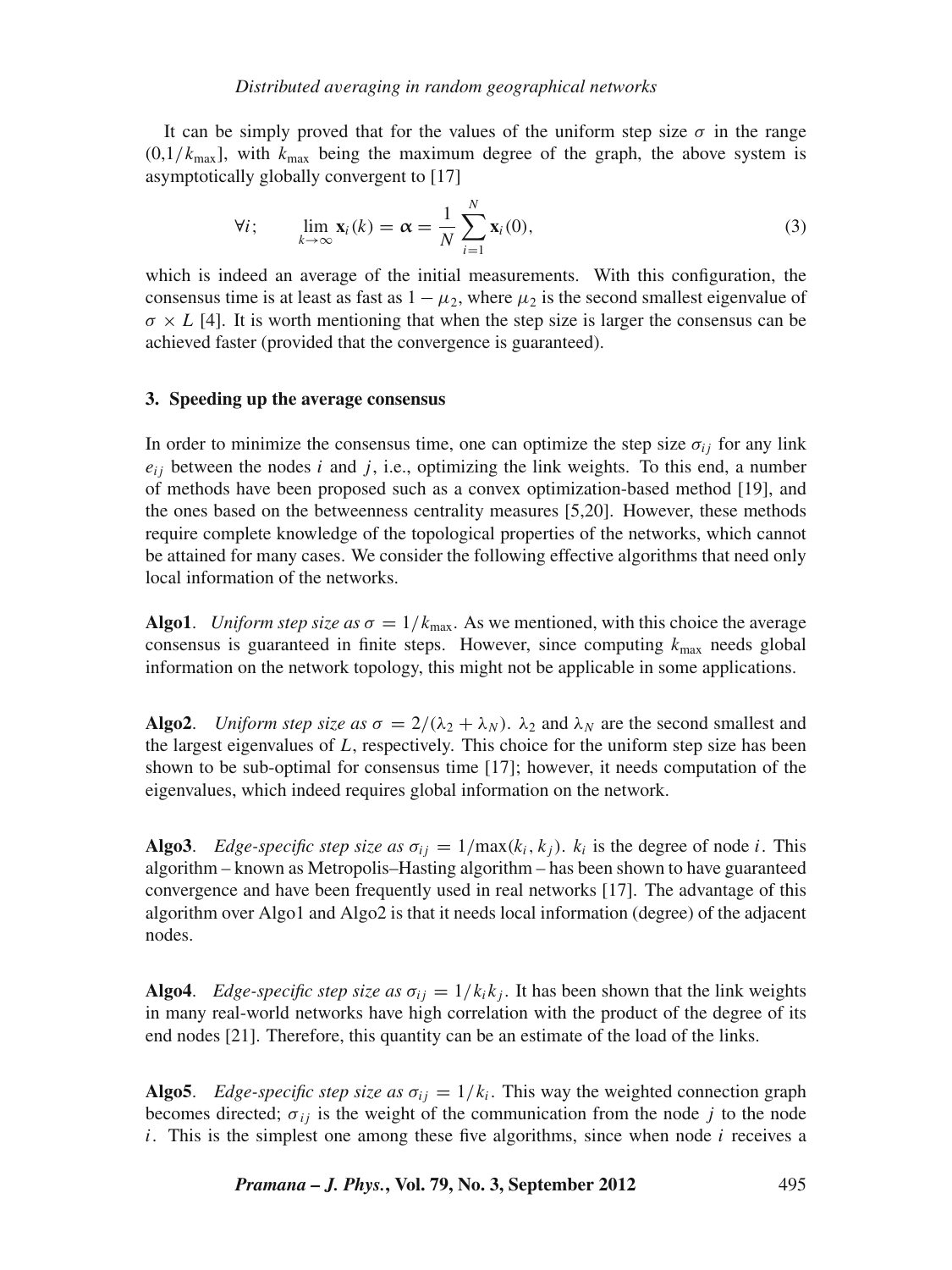#### *Mahdi Jalili*

signal  $\mathbf{x}_i$  from node *i*, *i* does not need to transmit its degree to *i* in order to let *i* compute the update for its quantity  $\mathbf{x}_i$  (eq. (1)). The only parameter required for each node to update its quantity is its own degree. With this choice for the step size, the convergence is guaranteed.

*Lemma*. Considering the system expressed by eq. (1) or (2) and with the choice of the step sizes as Algo5, the consensus is guaranteed in finite iterations.

*Proof.* In order to prove the convergence, one has to show that the Perron matrix is primitive with all eigenvalues inside the unit circle [4]. With this choice of step sizes, the Perron matrix can be written as  $P = I - D^{-1}L$ . Since the connection graph is connected, *P* is irreducible. Also, all its raw-sums are equal to zero. Therefore, *P* is a primitive matrix. It is easy to show that the eigenvalues of *P* are  $1 - \delta_i$ , where  $\delta_i$  is the *i*th eigenvalue of  $D^{-1}L$ . The diagonal elements of  $D^{-1}L$  are 1. Although  $D^{-1}L$  is a non-symmetric matrix, due to det( $\overline{D}^{-1}L - \lambda I$ ) = det( $\overline{D}^{-1/2}LD^{-1/2} - \lambda I$ ) for any  $\lambda$  ('det' denotes determinant), the eigenvalues of  $D^{-1}L$  are equal to those of  $D^{-1/2}LD^{-1/2}$ , i.e. real and non-negative with smallest eigenvalue as  $\delta_1 = 0$ . For this case, Gerschgorin circle theorem [22] guarantees that  $0 < \delta_2 \leq \cdots \leq \delta_N < 2$ . Thus, all the eigenvalues of *P* are inside the unit circle, and the proof is complete.

Considering that  $x(k) = P^k x(0)$ , an average consensus is obtained if the limit lim<sub>k→∞</sub>  $P^k$  exists. Due to Perron–Frobenius theorem, if *P* is a primitive non-negative matrix with right and left eigenvectors v and w, respectively, satisfying,  $w^T P = w^T$ ,  $Pv = v$  and  $v^Tw = 1$ , then we have,  $\lim_{k \to \infty} P^k = vw^T$  [23]. Since *P* is primitive and non-negative, the limit exists and average consensus is achieved.

### **4. Simulation results**

In this section, we compared the performance of the above algorithms through numerical simulations on random geographical networks that are realistic models for sensor networks. The random geographical networks were constructed as follows [5,24]: A number of nodes were randomly distributed in a two-dimensional field with normalized length and width of 1. The coordinates of the nodes were picked up from a uniform distribution in the range [0,1]. Each sensor can communicate with those in its neighbourhood defined by a circle with radius *R* centred at the coordinates of the sensor. Furthermore, even though two nodes are in the communication range, the communication between them might fail with probability  $P_f$ .

We numerically computed the consensus time *T* . One can determine *T* by directly monitoring the average consensus error and computing the time necessary for making the error small enough. When consensus is achieved in a network, the error converges distinctly to zero. Thus, by putting a threshold on the consensus error and some proper stopping conditions, one can obtain the consensus time. Consider the dynamical network (1). The average consensus error of the network at step *k* is defined as

$$
E(k) = \frac{2}{N(N-1)} \sum_{i < j} \|\mathbf{x}_i(k) - \mathbf{x}_j(k)\|^2. \tag{4}
$$

496 *Pramana – J. Phys.***, Vol. 79, No. 3, September 2012**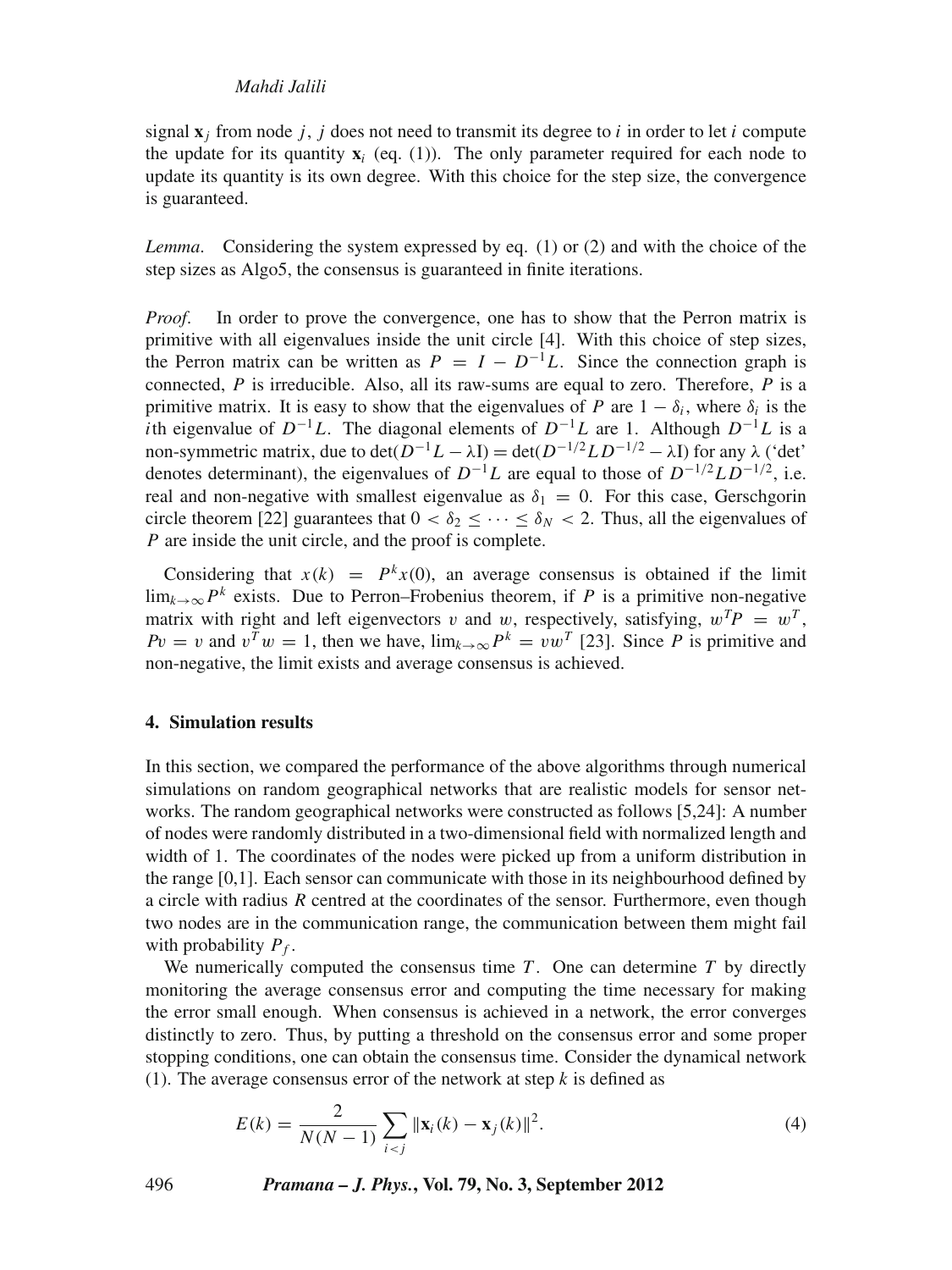We chose randomly an initial state of the network with unit average error, which can be done by normalizing the average error to the initial conditions, i.e. dividing the average error by the error at  $k = 0$ . In this case, when  $E(0) = 1$ , the error will be insensitive to the initial conditions. Then, through numerical simulations we determined the time the network needs until the average error reaches a threshold  $\varepsilon$ ,  $\varepsilon = 10^{-4}$  in this work, and stays below this value thereafter. Indeed, the time *T*, where  $E(T) = \varepsilon$  and  $E(k) < \varepsilon$ for  $k > T$ , is interpreted as the consensus time T for the dynamical network. If the network includes disconnected components, general consensus (or synchronization) cannot be attained, regardless of how much strong the coupling is. Therefore, it is not meaningful to talk about a single consensus time in such networks. In disconnected networks, each connected component will have a specific consensus time.

We performed numerical simulation on networks with different structural properties. The sensors were located on a 2D grid with unit dimensions. Figures 1–3 show the consensus time *T* , i.e. iteration steps, as a function of the network size *N*, the communication failure probability  $P_f$  and the communication radius R, respectively. Whenever necessary, we fixed the parameters as  $N = 1600$ ,  $R = 0.15$  and  $P_f = 0.4$ . The parameters were considered in such a way that the networks are connected; otherwise, a general consensus cannot be obtained regardless of how strong the coupling is.

As can be seen, although Algo5 is the simplest communication protocol among these five algorithms, it has the best performance in terms of consensus time. For example, in networks with  $N = 3600$  nodes, the consensus time of Algo5 is half of Algo1 and 30% less than Algo2 (figure 1). Interestingly, its performance is also better than Algo3, which gives the optimal uniform step size through computationally expensive spectral analysis. Note that Algo5 (as well as Algo3 and Algo4) gives non-uniform, i.e. edge-specific, step sizes.



**Figure 1.** Consensus time *T* (i.e. iteration steps) as a function of network size *N*  $(P_f = 0.4$  and  $R = 0.15$ ) for different consensus algorithms (Algo1–Algo5). The graphs show the mean values with standard errors over 50 realizations.

*Pramana – J. Phys.***, Vol. 79, No. 3, September 2012** 497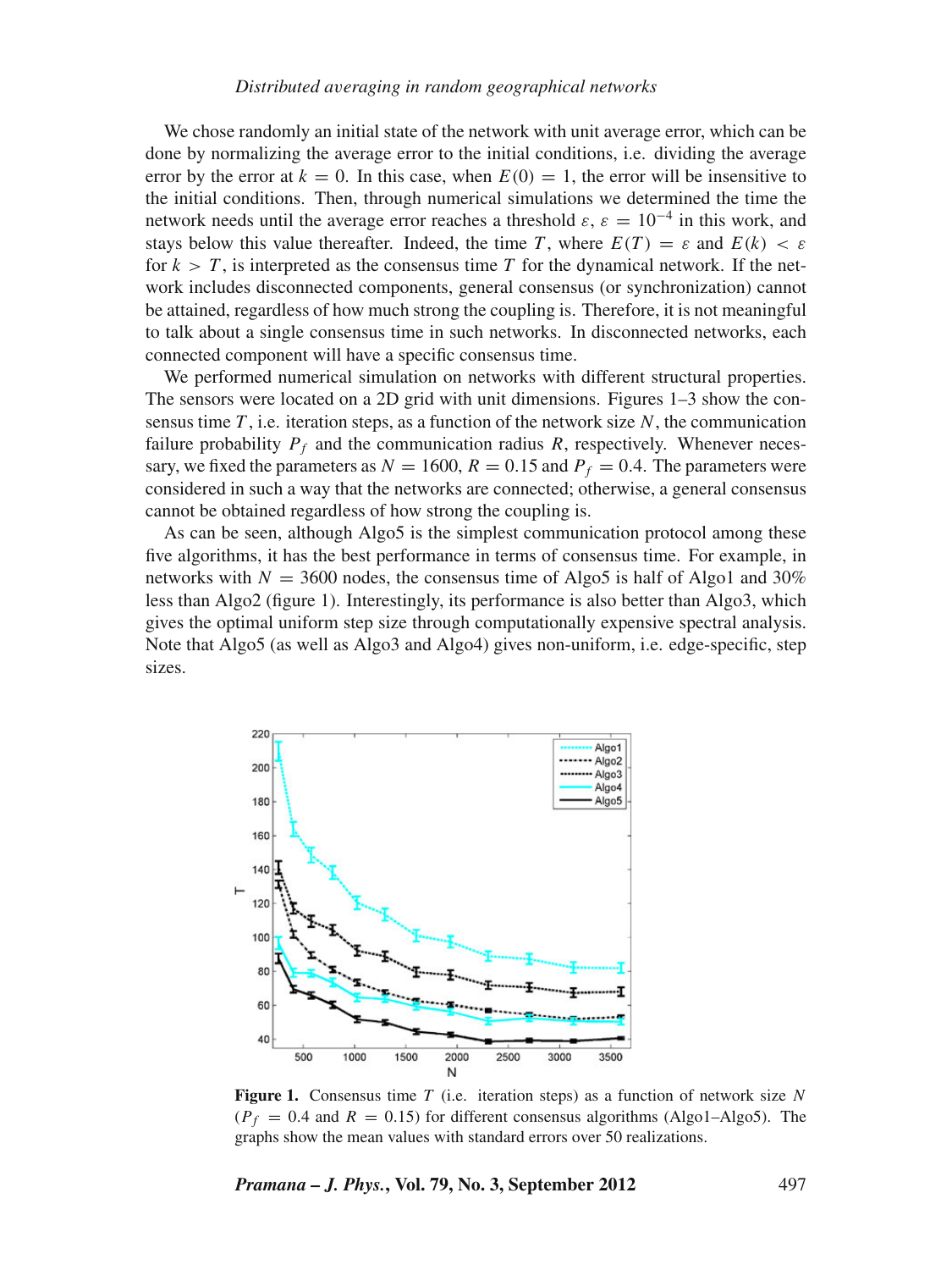

**Figure 2.** *T* as a function of communication failure probability  $P_f$  ( $N = 1600$  and  $R = 0.15$ ). The graphs show the mean values with standard errors over 50 realizations.

For fixed communication range and failure probability ( $R = 0.15$  and  $P_f = 0.4$ ), as the number of nodes increases, the consensus time exponentially decreases (figure 1). This is mainly due to the increase of the density of the sensor in the grid. As failure probability increases, the network become sparser, and thus, it takes longer time for the nodes to achieve consensus (figure 2). However, Algo5 showed the least increase in the consensus time. The network become denser as the communication range *R* increases, and not surprisingly, the consensus time  $T$  decreases (figure 3).  $T$  shows an exponential decrease



**Figure 3.** *T* as a function of communication radius *R* ( $N = 1600$  and  $P_f = 0.4$ ). The graphs show the mean values with standard errors over 50 realizations.